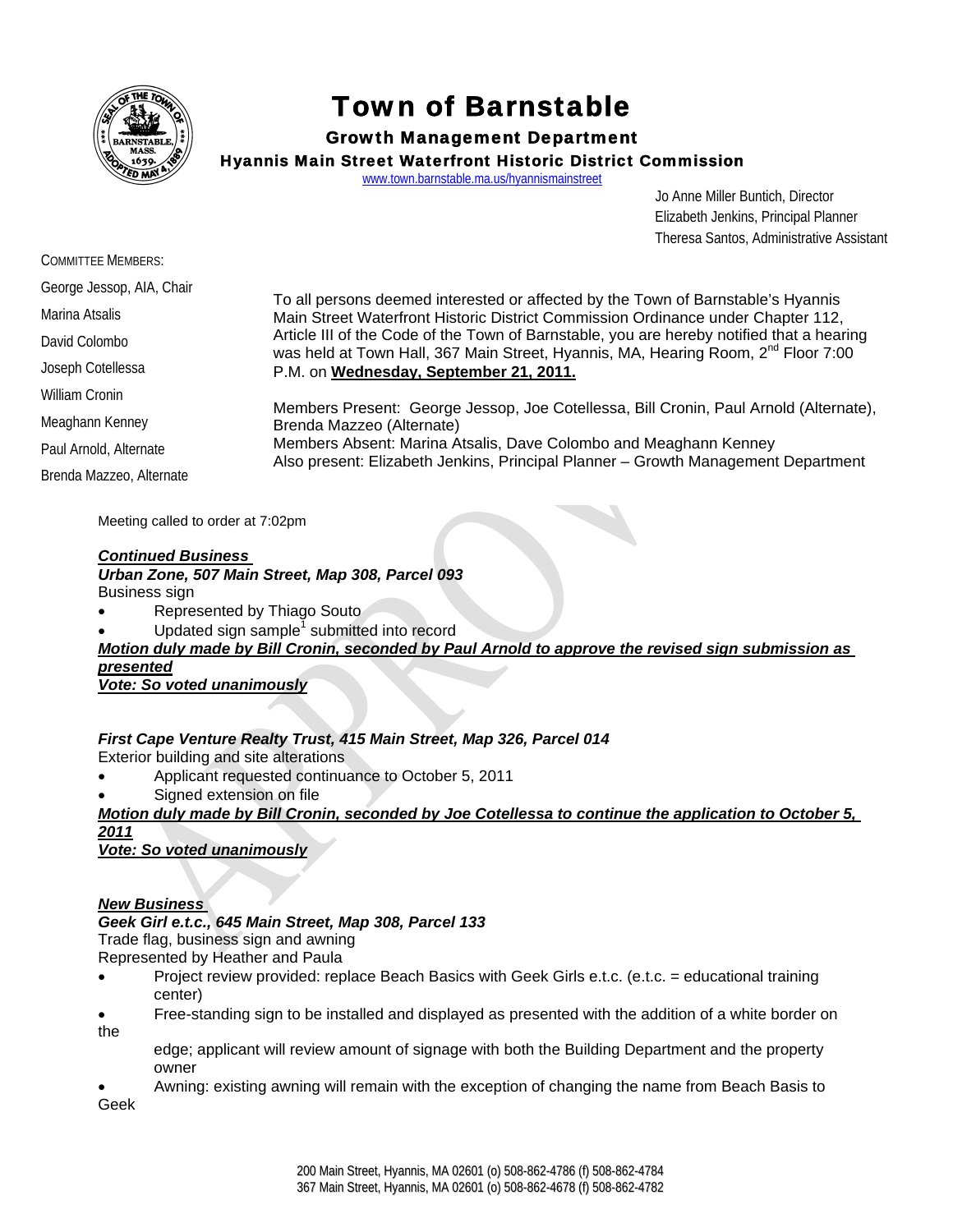Girl e.t.c. and logo in white

#### Dual sided sign colors: Change background to black, keeping the letters white; border to be added *Motion duly made by Bill Cronin, seconded by Joe Cotellessa to accept the standing post sign with black background and white lettering and a white border Vote: So voted unanimously*

# *Motion duly made by Bill Cronin, seconded by Joe Cotellessa to accept the removal of Beach Basics lettering and replacing it with Geek Girl e.t.c. and logo*

*Discussion*

\* Should the applicant wish to alter the awning in the future, it would require a minor modification of what has already been approved to HHDC

### *Vote: So voted unanimously*

## *Trade flag*

**\*** Placement: needs to be moved due to height and public access; will be traditional red, white and blue \* Applicant may seek a minor modification in the future to change the trade flag to black and white *Motion duly made by Bill Cronin, seconded by Paul Arnold to accept the trade flag as submitted Vote: So voted unanimously* 

## *Other Business*

**Review / Adopt District Design Guidelines**

*Motion duly made by Paul Arnold, seconded by Bill Cronin to accept the Guidelines for the Hyannis Main Street Waterfront Historic District Commission for exterior building materials and colors as written Vote: So voted unanimously*

*Approval of Minutes* September 7, 2011 *Motion duly made by Bill Cronin seconded by Paul Arnold to approve the minutes of September 7, 2011 as submitted Vote: So voted unanimously*

# *Other Business:*

- Elizabeth Jenkins distributed copies of the Barnstable Historic Preservation Plan which was prepared by Growth Management staff in conjunction with Community Opportunities Group and TTL Architects; plan provides a comprehensive overview of the historical resources in the Town of Barnstable for all 7 villages as well as a very comprehensive inventory of historic properties, especially for HHDC; office copy available at 200 Main Street
- Also distributed was a parcel by parcel inventory performed by TTL Architects; inclusive of all properties listed on the National Register

# *Motion duly made by Bill Cronin, Paul Arnold seconded by to adjourn the meeting*

Meeting adjourned at 7:36pm

<sup>1</sup> Updated sign sample – Urban Zone

<sup>2</sup> Application – Geek Girls e.t.c.

 $3$  Barnstable Historic Preservation Plan (office copy located at 200 Main Street)<br> $4$  Barnst by parsel inventory (office copy located at 200 Main Street)

<sup>4</sup> Parcel by parcel inventory (office copy located at 200 Main Street)

Respectfully submitted Theresa M. Santos Recording Secretary

\*\* Further detail may be obtained by viewing the video via Channel 18 on demand at http://www.town.barnstable.ma.us **\*\***

Public files are available for viewing during normal business hours in the Growth Management office